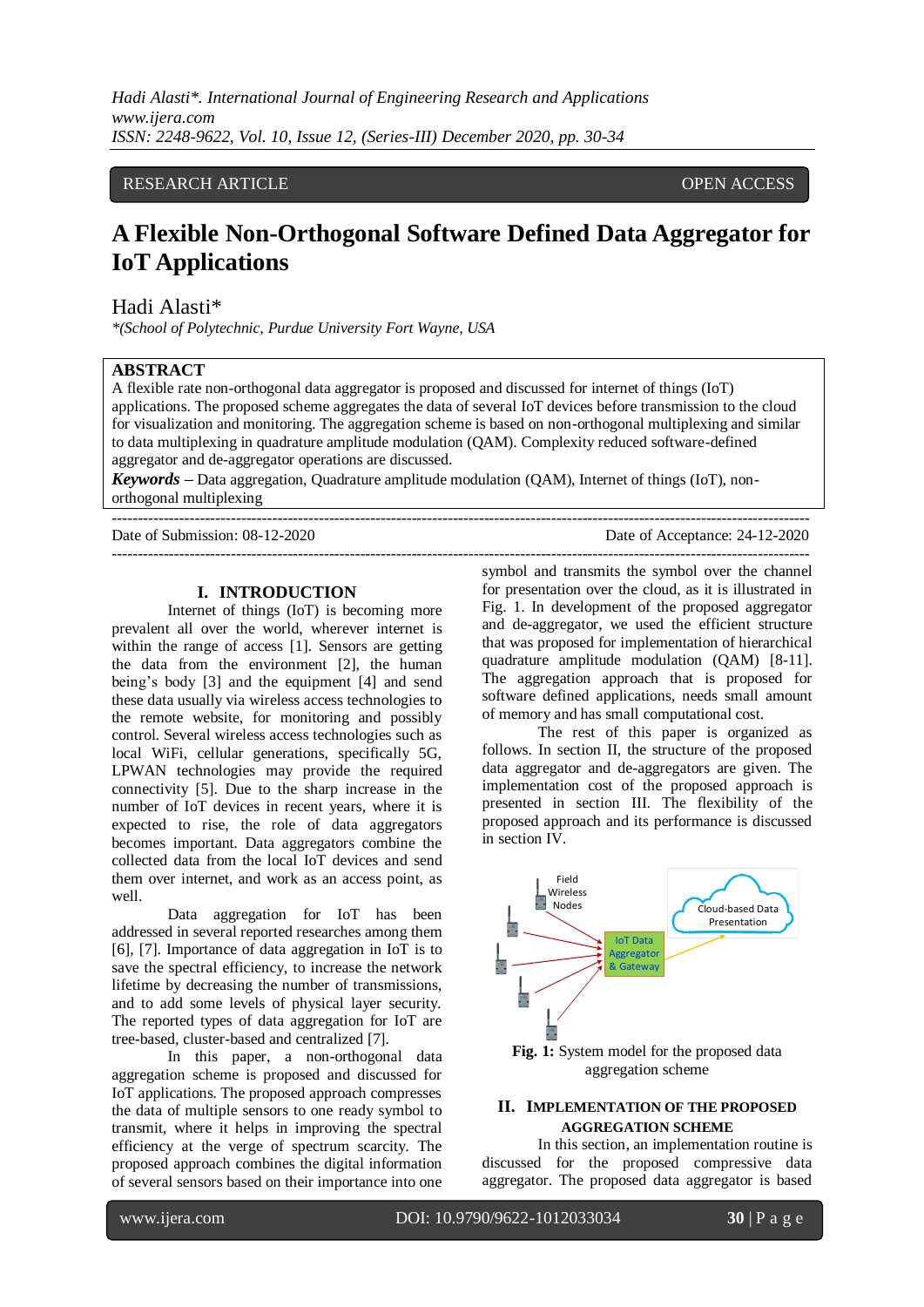on hierarchical QAM modulation and based on the approach that was discussed in [8,9]. Similar to the scenario that is presented in Fig. 1, each IoT sensor sends its data to the data aggregator that also roles as the gateway of access to the cloud-based data presentation site. These data are stored in the data distributer buffer and sampled to be aggregated as it is illustrated in Fig. 2. The data aggregator module combines the data of different sensors at a constant rate, which is higher than the data rate of each input branch.



**Fig.2:** The general structure of the proposed data aggregator and de-aggregator

The sampler's binary output data  $d_k$ ,  $k = 1$ , …, n at transmitter side are combined together with different weights to form the I and the Q components, similar to the formation steps for one symbol of  $2^n$ -QAM [9]. For this purpose, each subchannel that forms the I and the Q branches are formed by weighted summation of the bipolar binary data  $d_k$  that are  $\pm 1$ . Each symbol S is formed as follows:

$$
S = I + j Q
$$
 (1)  
where *I* and *Q* are as follows:

$$
Q = \sum_{k=1}^{p} d_k B_k
$$
 (2)

$$
I = \sum_{k=1+p}^{n} d_k A_k
$$
 (3)

The  $A_k$  for  $k=1, \ldots, p$  and  $B_k$  for  $k=1+p, \ldots, n$  are the sub-channel gain profile in combining the binary data branches of the aggregator. Fig. 3, illustrates these unequal gains for aggregator that combines six bits together to form each symbol of the aggregator's output.



**Fig. 3:** The sub-channel gain profiles of six-bit data aggregator

It was shown that each combiner in I and Q branch is on analog to digital converter (ADC) [9,10]. Accordingly, the aggregator is one complex ADC (CADC), which is composed of two ADCs for the real and the imaginary terms. One advantage of relating the two ADC structure to a CADC is the simplicity of rotation using complex operations that in software defined system can easily transfer the gains between sub-channels of I and Q branches. The gain transfer allows flexibly shift the capacity among the sub-channels according to the required data rate and performance.

Rigorously, in a corollary [10] it was proved that the optimum maximum likelihood detector for the data  $d_k$  are two successiveapproximation analog-to-digital converter with the thresholds of decision equal to the sub-channel gain profile, that are  $A_k$  and  $B_k$ , for all related index values. Accordingly, the de-aggregator consists of two SAR-ADCs. The optimum detector uses successive interference cancellation (SIC) algorithm for detection of each bit based on the order of the data in aggregation process and from high gain to low gain. For optimization algorithm additive white Gaussian noise (AWGN) was assumed [10].

# **III. COMPUTATIONAL COMPLEXITY AND THE REQUIRED STORAGE**

The proposed aggregation algorithm has low computational complexity and in comparison, to table look-up needs much less memory for storage. In this section the complexity of the proposed aggregator is discussed.

According to (1) and (2), the n-bit data aggregator with p-bit in Q branch and (n-p)-bit in I branch needs n real multiplications and n-2 real additions. The de-aggregation process also needs n comparators and n-2 real subtractions to use SIC.

The proposed approach needs n real memory spaces for storage of n gains of the subchannel gain profile. Because it needs to be able to manage all of the possible number of bits from 3 bits and up of data per symbol S, then the sub-channel gain profiles of these cases have to be considered in storage count. Accordingly, the total number of required memory spaces for the aggregator and the de-aggregator is:

$$
N_P = 3 + 4 + \dots + n = n(n+1)/2 - 3 \tag{4}
$$

In comparison, the table look-up approach needs  $3.2<sup>n</sup>$  memories for aggregating any n bits of data. Accordingly, for all of the possible 3-bit and up it needs a large amount of storages according to (5).

 $N_T = 3(2^3 + 2^4 + \dots + 2^n) = 3(2^{n+1} - 8)$  (5)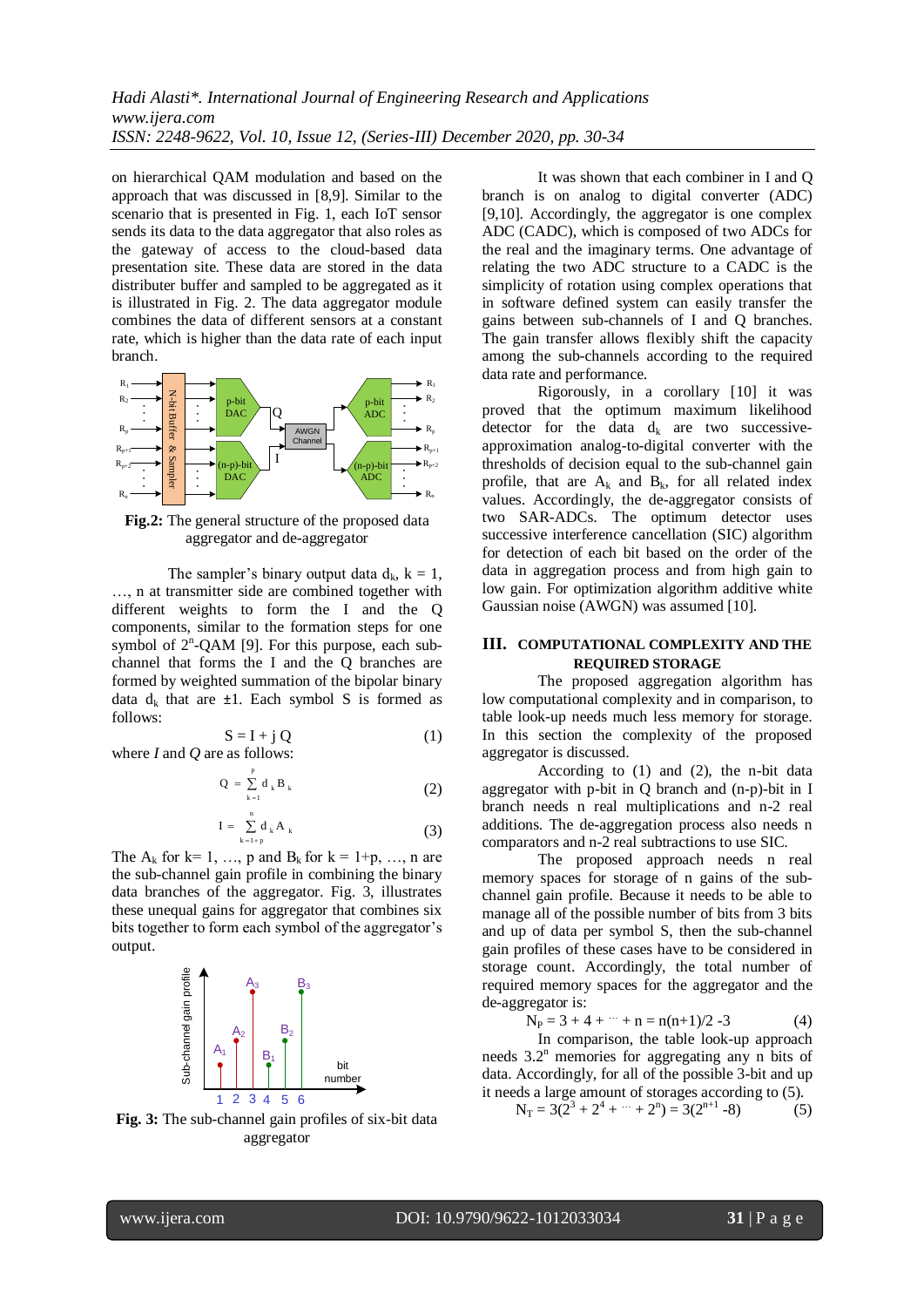

Fig. 4: Comparison between the required storages of the proposed approach and table look-up

Fig. 4, illustrates the required memories of these two approaches in logarithmic scale. According to this graph the proposed approach needs much less memory spaces for the software defined system.

#### **IV. PERFORMANCE EVALUATION**

The proposed data aggregator in this paper is flexible and it can relatively change the capacity and the maximum possible rate of each sub-channel to allow the IoT sensor that needs higher data rate to transmit, accordingly. For this purpose, we discuss the effect of scaling and rotation on bit error rate and the sub-channel capacity.

The exact bit error probability of each subchannel was analytically discussed in [12, where it can be used for calculation of the capacity of each sub-channel of the aggregated data. With  $P_k$ , the average bit error rate of the sub-channel number k in the presence of AWGN, the capacity bound of subchannel in the presence of AWGN is according to  $(6)$ .

$$
C_k = 1 + P_k \text{Log}_{10}(P_k) + (1 - P_k) \text{Log}_{10}(1 - P_k)
$$
 (6)

Fig. 5 illustrates the bit error probability for 8-bit aggregation per symbol in AWGN channel based on simulations and analytical approach, where both perfectly support each other.



Fig. 5: Exact bit error probability of different subchannels of 256-QAM, based on simulations and analysis

Rotation and scaling are two possible approaches to change the sub-channel gain profile and accordingly change the sub-channel's capacity bound and then data rate. It is important to mention that this change affects the capacity bound of the other sub-channels, due to non-orthogonal, coexisting interference from the other sub-channels.

Fig. 6, illustrates the sub-channel gain profile of 6-bit aggregator per symbol, before and after 10-degree rotation of the forming vector  $V =$  $A_1$  +j  $B_1$ . The related bit error rate of the rotation is presented in Fig. 7. According to this figure, even 10-degree rotation of the weakest sub-channel results in tangible changes in bit error rate of the other sub-channels. The reason for rotation of the weakest sub-channels (related to the data bit #1 and #4) is to apply the least interference on other subchannels. This theoretical experience clearly prove that the proposed data aggregation scheme can flexibly shift the capacity and accordingly the data rate between the sub-channels that each is assigned to one sensor's data. The simple operation such as rotation can be done with low computational load in software defined platform in IoT data aggregator / gateway unit.



Fig. 6: The sub-channel gain profile of 6-bit data aggregator before and after 10-degree rotation of the vector that the weakest sub-channels.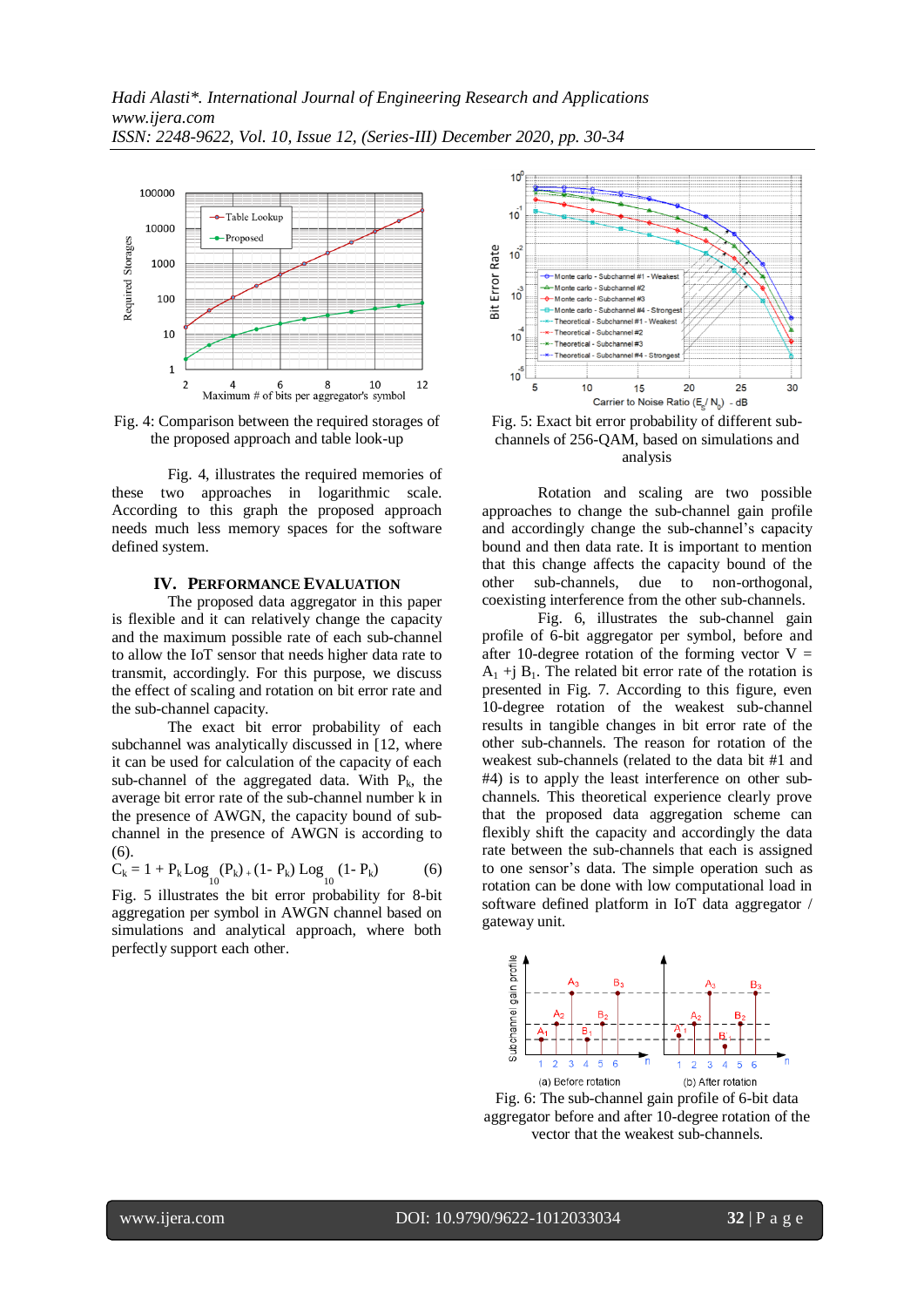*Hadi Alasti\*. International Journal of Engineering Research and Applications www.ijera.com ISSN: 2248-9622, Vol. 10, Issue 12, (Series-III) December 2020, pp. 30-34*



Fig. 7: Bit error rate of 6-bit aggregator in AWGN before and after 10 degrees rotation of the weakest sub-channel. The graph shows the bit error rate versus Carrier to Noise ratio (CNR) in dB

To investigate the effect of scaling, the gain of the weakest sub-channels (related to the data bits #1 and #4) scaled up by multiplying them with constant factor 1.2. Fig. 8 illustrates the result of this investigation. According to these results, similar to rotation, scaling also improved the capacity of the amplified sub-channels and it decreases the capacity of the other sub-channels due to increase in cochannel interference level.

#### **V. CONCLUSION**

A flexible and low-complexity data aggregator based on hierarchical quadrature amplitude modulation is discussed for internet of things (IoT) applications. The proposed approach needs relatively small amount of memory space. It is shown that by simple operations such as rotation and scaling it is possible to change the data rate by changing the error rate of the sub-channels. The simulation results support the potential of flexible capacity exchange among data of different IoT nodes.



Fig. 8: The bit error rate of the selected sub-channels of 6-bit data aggregator before and after scaling of the weakest sub-channels (sub-channels #1 and #4).

#### **REFERENCES**

- [1] P. Corcoran, "The Internet of Things: Why now, and what's next?, *IEEE Consumer Electronics Magazine, 5(1)*, 2016, 63-68.
- [2] E. Curry and A. Sheth, Next-Generation Smart Environments: From System of Systems to Data Ecosystems *IEEE Intelligent Systems*, *33(3)*, 2018, 69-76.
- [3] F. Hudson and C. Clark, Wearables and Medical Interoperability: The Evolving Frontier, *Computer, 51(9)*, September 2018, 86-90.
- [4] K. Lavoie-Tremblay, S. Gautam and G. Levine, Connecting the Dots on IoT for the Industrial World, *IEEE Internet of Things Magazine, 1(1)*, SEPTEMBER 2018, 24-26.
- [5] J. Ding, M. Nemati, C. Ranaweera and J. Choi, IoT Connectivity Technologies and Applications: A Survey, *IEEE Access*, *8*, 2020, pp. 67646-67673.
- [6] R. Bi, L. Sun, X. Zheng and G. Tan, "Adaptive filter-based strategy for data collection in wireless sensor networks," *proc. IEEE International Conferences on Big Data and Cloud Computing (BDCloud), Social Computing and Networking (SocialCom), Sustainable Computing and Communications (SustainCom)*, Atlanta, GA, 2016, 317-324.
- [7] B. Pourghebleh, N. Navimipour, Data aggregation mechanisms in the Internet of things: A systematic review of the literature and recommendations for future research, *Journal of Network and Computer Applications, 97*, 2017, 23-34.
- [8] H. Alasti, S. Gazor, vectored-implementation of hierarchical  $2^{2n}$ -QAM, *IEEE Trans. Circuits Syst. II, 62(11)*, 2015, 1103-1107.